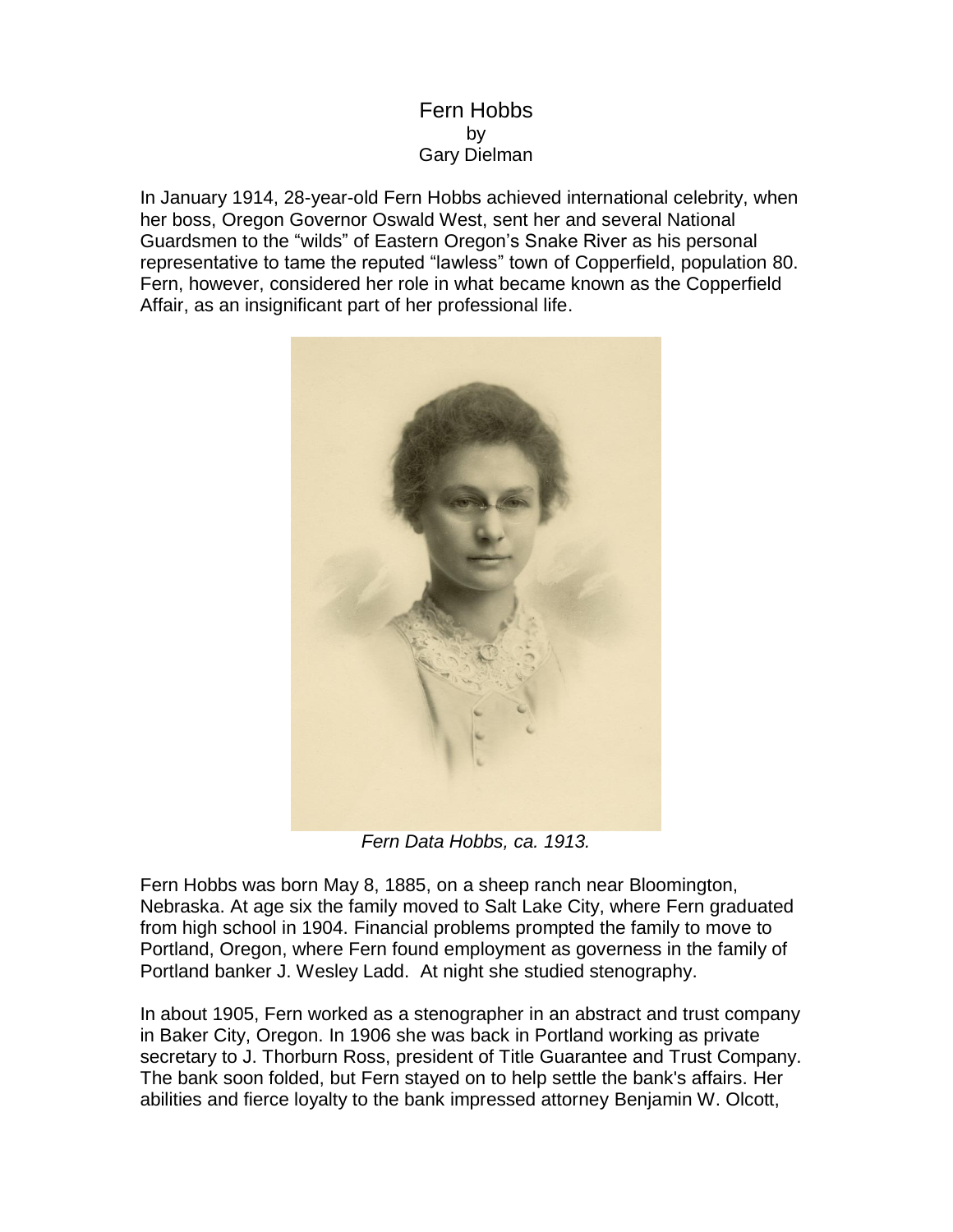later governor of Oregon (1919-1923). The encounter with Olcott would change Fern's life.

In 1910, Olcott was Oswald West's campaign manager in the latter's successful bid to be elected governor of Oregon. Olcott introduced Governor-elect West to Fern, who at the time was working at Ladd and Tilton Bank. West immediately hired Fern as his chief clerk. While working for the governor, Fern attended law school at Willamette University graduating in May 1913.



*Fern Hobbs, ca. 1925*

Almost simultaneously with Fern's becoming a lawyer, Governor West promoted her to be his private secretary--a post traditionally held by men--at an annual salary of \$3000. The salary, reputed to be the highest of any woman in public office in the nation, catapulted Fern into newspaper headlines for the first time, and made her a symbol for what women could accomplish just a year after Oregon women achieved suffrage.

Fern again made headlines, when in November 1913 Governor West sent her to Washington, D.C., where she negotiated land grant matters with federal officials involving millions of dollars. That success and Fern's prominent role in the Copperfield Affair in January 1904, led to her name being mentioned as potential successor to Governor West, who had decided not to run for a second term.

Other highlights of Fern's career:

1915: Member of Oregon Industrial Accident Commission.

1916: In Washington, D.C., she worked to recover 3 million acres of land for Oregon.